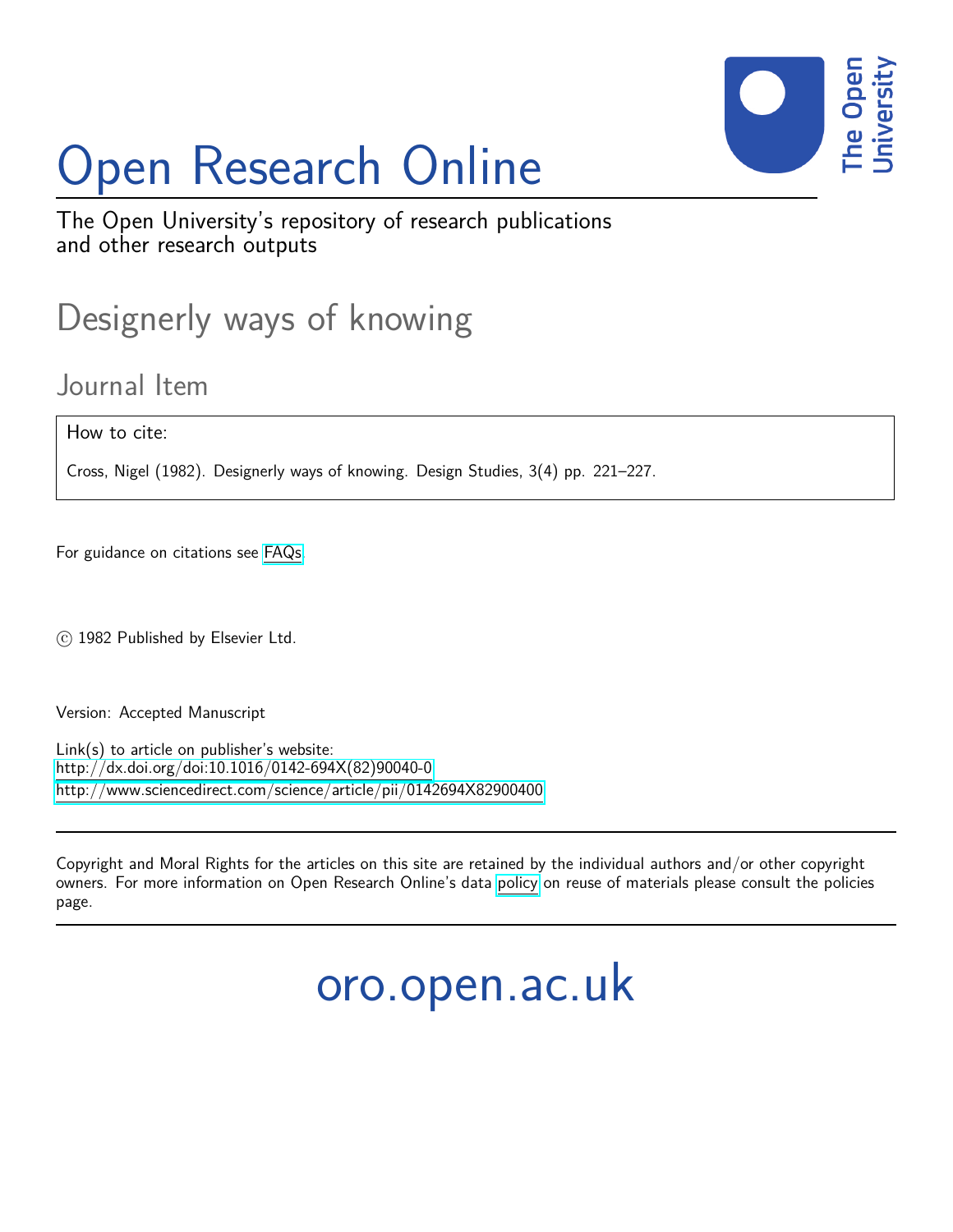### **Designerly ways of knowing**

#### **NIGEL CROSS**

*Design Discipline, Open University, Milton Keynes, Bucks, UK*

*This is the third paper in a series being published in Design Studies, which aims to establish the theoretical bases for treating design as a coherent discipline of study. The first contribution in the series was from Bruce Archer, in the very first issue of Design Studies, and the second was from Gerald Nadler, in Vol 1, No 5. Further contributions are invited.*

*Here, Nigel Cross takes up the arguments for a 'third area' of education - design - that were outlined by Archer. He further defines this area by contrasting it with the other two - sciences and humanities - and goes on to consider the criteria which design must satisfy to be acceptable must imply a reorientation from the instrumental aims of conventional design education, towards intrinsic values. These values derive from the 'designerly ways of knowing'. Because of a common concern with these fundamental 'ways of knowing', both design research and design education are contributing to the development of design as a discipline.*

Keywords: education, 'third area', design criteria.

A principal outcome of the Royal College of Art's research project on 'Design in general education' was the restatement of a belief in a missing 'third area' of education<sup>i</sup>. The two already-established areas can be broadly classified as education in the sciences and education in the arts, or humanities. These 'two cultures' have long been recognised as dominating our social, cultural and educational systems. In the English educational system, especially, children have been forced to choose one or other of these two cultures to specialise in at an early age - about 13.

The 'third culture' is not so easily recognised, simply because it *has* been neglected, and has not been adequately named or articulated. Archer<sup>ii</sup> and his RCA colleagues were prepared to call it 'Design with a capital D' and to articulate it as 'the collected experience of the material culture, and the collected body of experience, skill and understanding embodied in the arts of planning, inventing, making and doing'.

From the RCA report, the following conclusions can be drawn on the nature of 'Design with a capital D':

- The central concern of Design is 'the conception and realisation of new things'.
- It encompasses the appreciation of 'material culture' and the application of 'the arts of planning, inventing, making and doing'.
- At its core is the 'language' of 'modelling'; it is possible to develop students' aptitudes in this 'language', equivalent to aptitudes in the 'language' of the sciences (numeracy) and the 'language' of humanities (literacy).
- Design has its own distinct 'things to know, ways of knowing them, and ways of finding out about them'.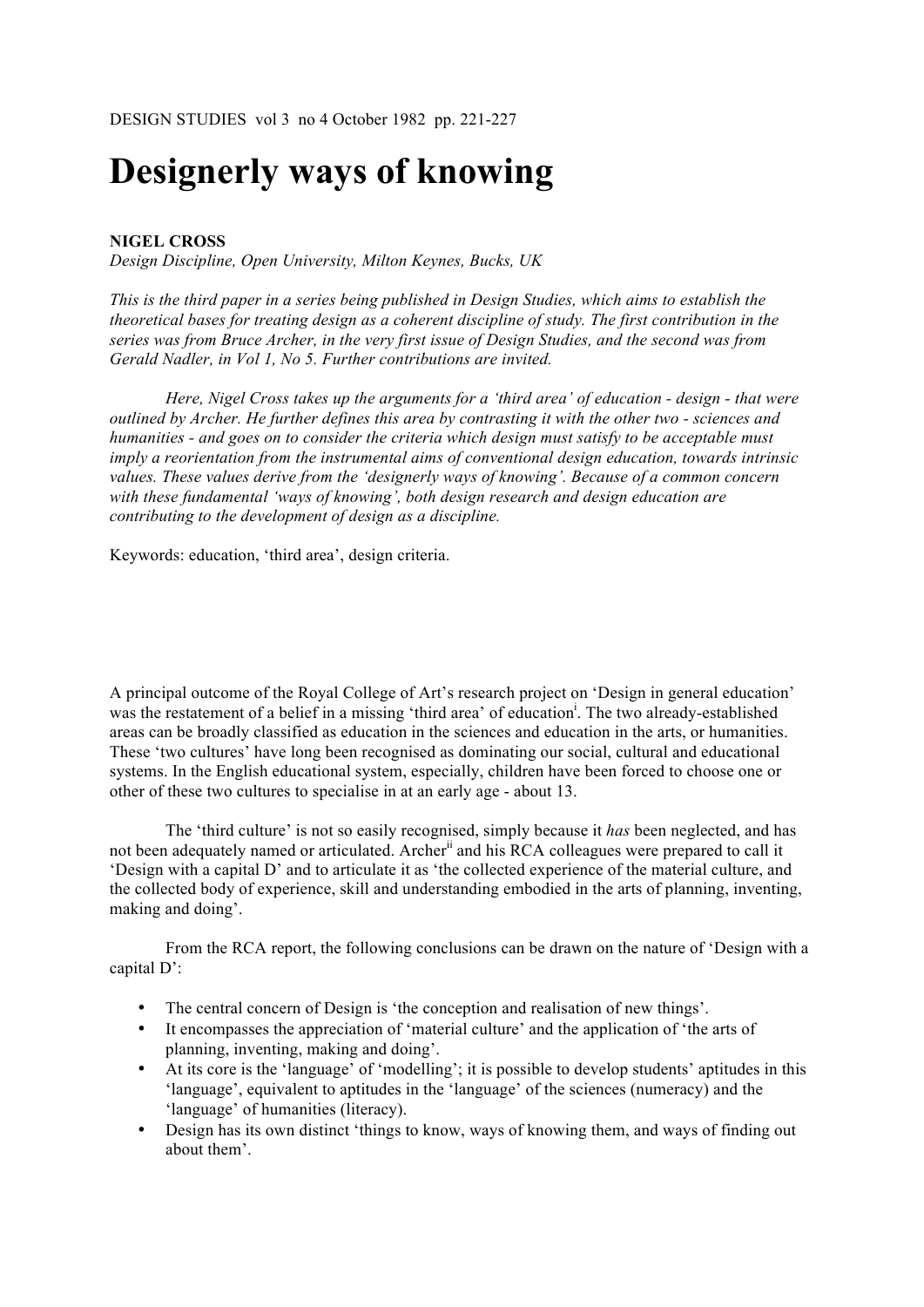Even a 'three cultures' view of human knowledge and ability is a simple model. However, contrasting design with the sciences and the humanities is a useful, if crude, way of beginning to be more articulate about it. Education in any of these 'cultures' entails the following three aspects:

- the transmission of knowledge about a phenomenon of study
- a training in the appropriate methods of enquiry
- an initiation into the belief systems and values of the 'culture'

If we contrast the sciences, the humanities, and design under each aspect, we may become clearer of what we mean by design, and what is particular to it.

- The phenomenon of study in each culture is
	- o in the sciences: the natural world
	- o in the humanities: human experience
	- o in design: the artificial world
- The appropriate methods in each culture are
	- o in the sciences: controlled experiment, classification, analysis
	- o in the humanities: analogy, metaphor, criticism, evaluation
	- o in design: modelling, pattern-formation, synthesis
- The values of each culture are:
	- o in the sciences: objectivity, rationality, neutrality, and a concern for 'truth'
	- o in the humanities: subjectivity, imagination, commitment, and a concern for 'justice'
	- o in design: practicality, ingenuity, empathy, and a concern for 'appropriateness'

In most cases, it is easier to contrast the sciences and the humanities (e.g. objectivity *versus* subjectivity, experiment *versus* analogy) than it is to identify the relevant comparable concepts in design. This is perhaps an indication of the paucity of our language and concepts in the 'third culture', rather than any acknowledgement that it does not really exist in its own right. But we are certainly faced with the problem of being more articulate about what it means to be 'designerly' rather than to be 'scientific' or 'artistic'.

Perhaps it would be better to regard the 'third culture' as technology, rather than design. This 'material culture' of design is, after all, the culture of the technologist – of the designer, doer and maker. Technology involves a synthesis of knowledge and skills from both the sciences and the humanities, in the pursuit of practical tasks; it is not simply 'applied science', but 'the application of scientific and *other organised knowledge* to practical tasks...<sup>3iif</sup>

The 'third culture' has traditionally been identified with technology. For example, A N Whitehead<sup>iv</sup> suggested that: 'There are three main roads along which we can proceed with good hope of advancing towards the best balance of intellect and character: these are the way of literary culture, the way of scientific culture, the way of technical culture. No one of these methods can be exclusively followed without grave loss of intellectual activity and of character.'

#### **DESIGN IN GENERAL EDUCATION**

I think it is no accident that a fundamental reconceptualising of design emerged from a project, such as the Royal College of Art's, related to the development of design in general education. Our established concepts of design have always been related to specialist education: design education has been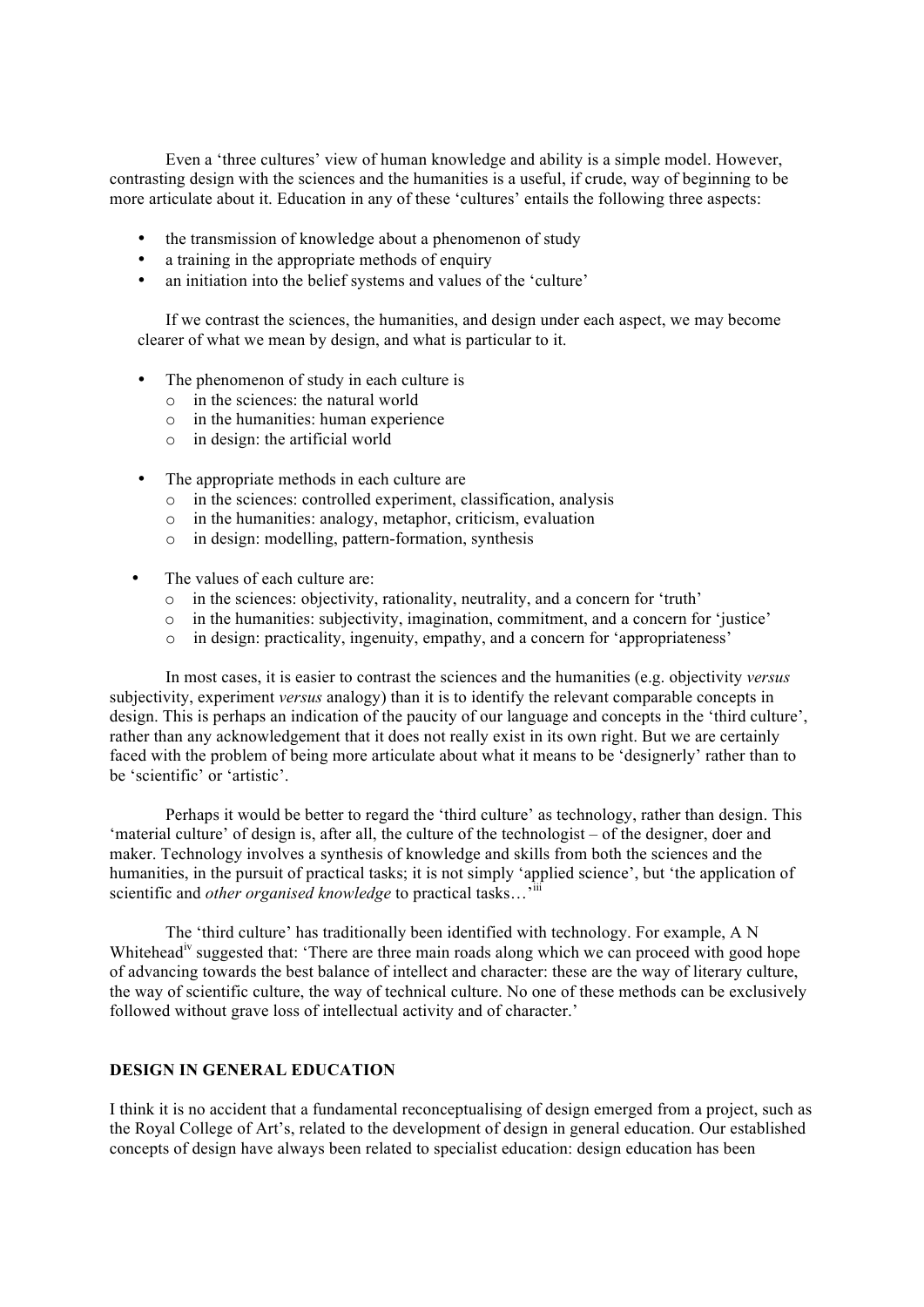preparation of students for a professional, technical role. But now we are exploring the ways and the implications of design being a part of everyone's education, in the same ways that the sciences and the humanities are parts of everyone's education<sup>v</sup>.

Traditionally, design teachers have been practising designers who pass on their knowledge, skills and values through a process of apprenticeship. Design students 'act out' the role of designer in small projects<sup>vi</sup>, and are tutored in the process by more experienced designers. These design teachers are firstly designers, and only secondly and incidentally teachers. This model may be defensible for specialist education<sup>vii</sup>, but in general education all teachers are (or should be) firstly teachers, and only secondly, if at all, specialists in any field.

To understand this distinction we must understand the differences between specialist education and general education. The main distinction lies in the difference between the instrumental, or *extrinsic,* aims that specialist education usually has, and the *intrinsic* aims that general education must have. It is perfectly acceptable for architectural education, say, to have the instrumental aim of providing competent designers of buildings, but this cannot be an aim of general education. Anita Crossviii has pointed out that, 'Since general education is *in principle* non-technical and nonvocational, design can only achieve parity with other disciplines in general education if it is organised as an area of study which contributes as much to the individual's self-realisation as to preparation for social roles.'

Whatever government ministers or industrialists may think, the aim of general education is not the preparation of people for social work roles. In a sense there is no 'aim' to general education. Peters<sup>ix</sup> claims that:

It is as absurd to ask what the aim of education is as it is to ask what the aim of morality is… The only answer that can be given is to point to something intrinsic to education that is regarded as valuable such as the training of intellect or character. For to call something 'educational' is to intimate that the processes and activities themselves contribute to or involve something that is worthwhile… People think that education must be for the sake of something extrinsic that is worthwhile, whereas the truth is that being worthwhile is part of what is meant by calling it 'education'.

#### **Educational criteria**

According to Peters the concept of education is one which only suggests *criteria* by which various activities and processes can be judged to see if they can be classified as 'educational'. Thus, giving a lecture *may* be educational, but it might not be if it does not satisfy the criteria; a student design project *may* be educational, but also might not be.

Peters suggests three principal criteria for education, the first of which is that worthwhile knowledge of some value must be transmitted. This first criterion seems straightforward, but actually raises problems of defining what is 'worthwhile'. The example offered by Peters is simplistic: 'We may be educating someone while we are training him: but we need not be. For we may be training him in the art of torture.' Deciding what is worthwhile is obviously value-laden and problematic. We might all agree that 'the art of torture' hardly counts as worthwhile, but what about, say, 'the art of pugilistics'? However, 'the arts of planning, inventing, making and doing' (to draw on Archer's definition of design again) are presumably clearly recognised as 'worthwhile'.

Peters' second criterion derives from his concern with the processes by which students are educated. He stresses that the *manner* in which people are educated is just as important as the *matter* which is transmitted $9$ :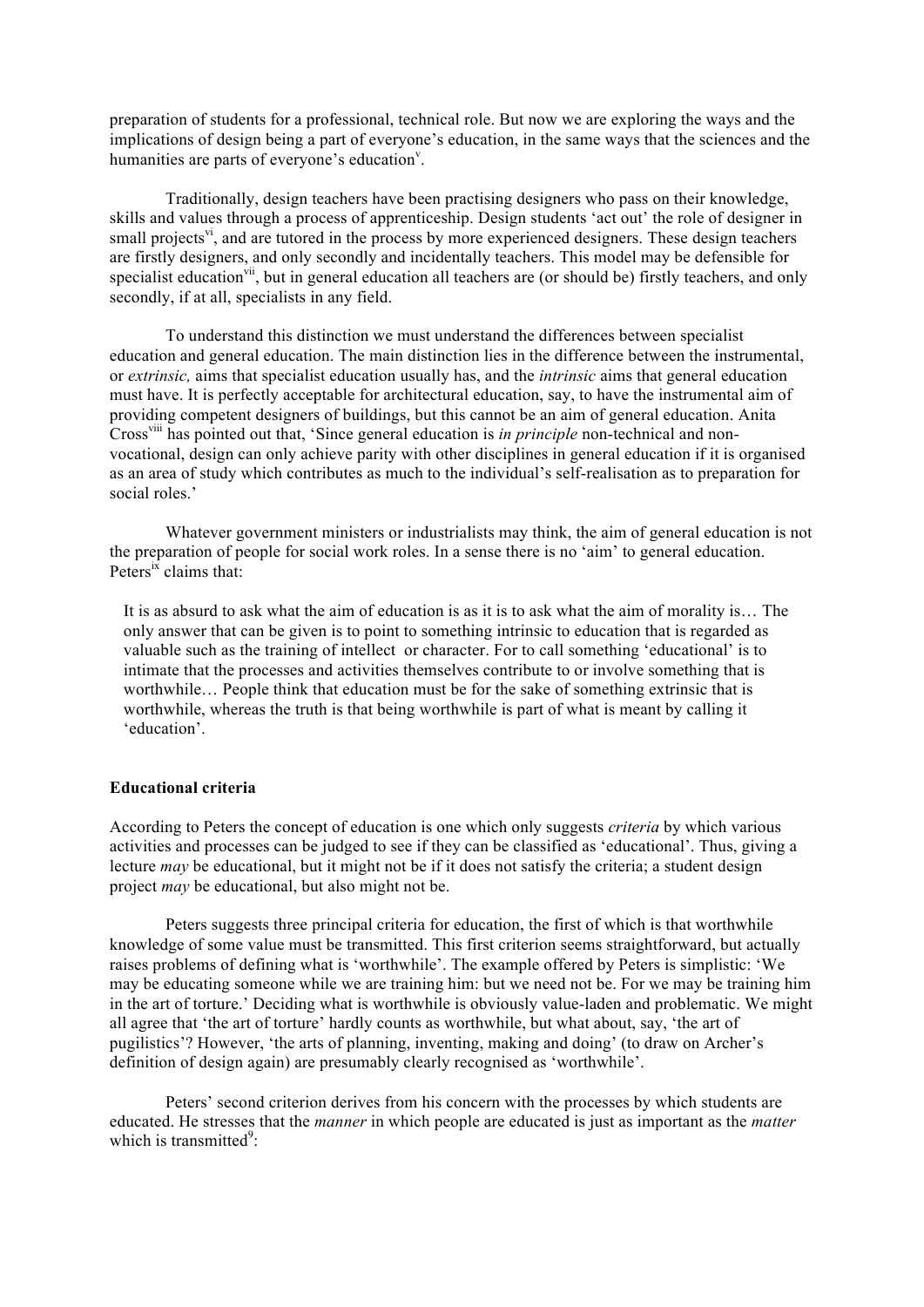Although 'education' picks out no specific processes it does imply criteria which processes involved must satisfy in addition to the demand that something valuable must be passed on. It implies, first of all, that the individual who is educated shall come to care about the valuable things involved, that he shall want to achieve the relevant standards. We would not call a man 'educated' who knew about science but cared nothing for truth or who regarded it merely as a means to getting hot water and hot dogs. Furthermore it implies that he is initiated into the content of the activity or forms of knowledge in a meaningful way, so that he knows what he is doing. A man might be conditioned to avoid dogs or induced to do something by hypnotic suggestion. But we could not describe this as 'education' if he did not know what he was learning while he learned it'.

This second criterion of 'education' therefore stresses the need for the student to be both selfaware and aware of what and why he is learning. It is a process neither of imposing patterns on the student's mind, nor of assuming that free growth towards a desirable end will somehow occur without guidance. Education must be designed deliberately to enhance and to develop students' intrinsic cognitive processes and abilities.

Peters' third criterion derives from the consideration that: 'We often say of a man that he is highly trained, but not educated. What lies behind this condemnation?... It is…that he has a very limited conception of what he is doing. He does not see its connection with anything else, its place in a coherent pattern of life. It is, for him, an activity which is cognitively adrift.'

Peters concludes from this consideration that 'education' is related to 'cognitive perspective', which 'explains why it is that some activities rather than others seem so obviously to be of educational importance. There is very little to know about riding bicycles, swimming, or golf. It is largely a matter of "knowing how" rather than of "knowing that"<sup>x</sup> – of knack rather than understanding. Furthermore what there is to know throws very little light on much else.'

This is therefore a challenging criterion for design education, since design is often regarded as a skill, perhaps something like bicycle-riding, swimming, or playing golf. Indeed, elsewhere we have used Ryle's distinction between 'knowing how' and 'knowing that' to emphasise the role of 'know how' in design<sup>3</sup>. However, I would now accept Peters' suggestion that:

An 'educated man' is distinguished not as much by what he does as by what he 'sees' or 'grasps'. If he does something very well, in which he has to be trained, he must see this in perspective, as related to other things. It is difficult to conceive of a training that would result in an 'educated' man in which a modicum of instruction has no place. For being educated involves 'knowing that' as well as 'knowing how'.

So to satisfy this third criterion of 'education', simple training in a skill is not enough. One *is* 'trained' as a designer, or doctor, or philosopher, but that alone does not make one 'educated'.

I have considered Peters' three criteria for 'education' at some length because it is important for the proponents of design in general education to be able to meet such criteria. It entails a fundamental change of perspective from that of a vocational training for a design profession, which is the only kind of 'design education' we have had previously. Design in general education is *not* primarily a preparation for a career, *nor* is it primarily a training in useful productive skills for 'doing and making' in industry. It must be defined in terms of the *intrinsic* values of education.

The interpretation of 'education' that Peters has developed, then, stresses its intrinsic merits. To be educated is of value in and of itself, not because of any extrinsic motivating factors or advantages it might be considered to offer, such as getting a job. In order to justify design as a part of general education, therefore, it is necessary to ensure that what is learned in design classes, and the way it is learned, can meet these criteria. We have to be able to identify that which is intrinsically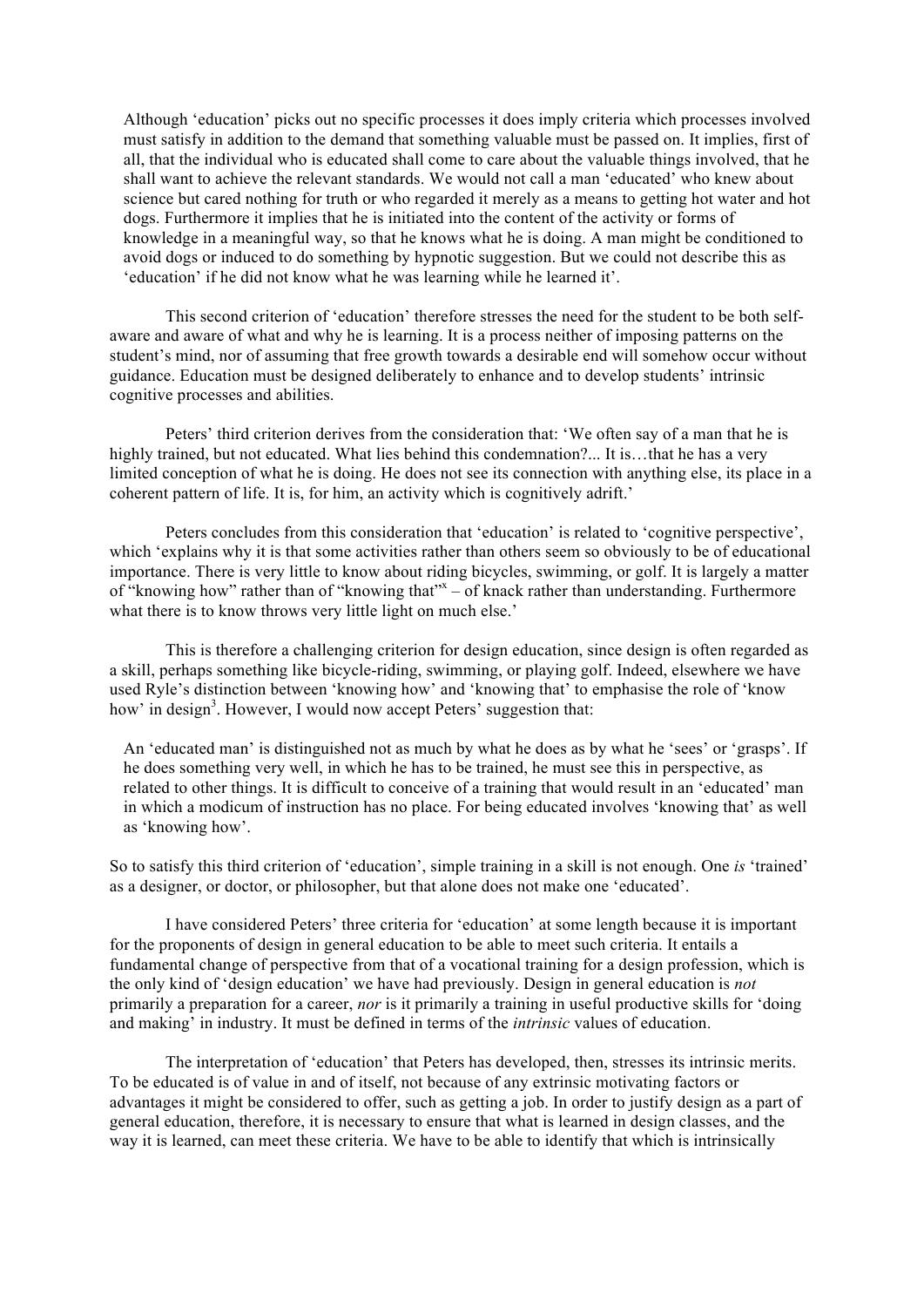valuable in the field of design, such that it is justifiably a part of everyone's education and contributes to the development of an 'educated' person.

#### **DESIGNERLY WAYS OF KNOWING**

The claim from the Royal College of Art study of 'Design in general education' was that 'there are things to know, ways of knowing them, and ways of finding out about them' that are specific to the design area. The authors imply that there are designerly ways of knowing, distinct from the more usually-recognised scientific and scholarly ways of knowing. However, the Royal College of Art authors do little to explicate this designerly ways of knowing. They do point out that 'it would not do to accept design as a sort of ragbag of all the things that science and the humanities happen to leave out,' but they are less than precise about what design should include. Design must have its own inner coherence, in the ways that science and the humanities do, if it is to be established in comparable intellectual and educational terms. But the world of design has been badly served by its intellectual leaders, who have failed to develop their subject *in its own terms*. Too often, they have been seduced by the lure of *Wissenschaft*, and turned away from the lore of *Technik*; they have defected to the cultures of scientific and scholarly enquiry, instead of developing the culture of designerly enquiry.

So what can be said about these ill-defined 'designerly ways of knowing'? There has, in fact, been a small and very slowly-growing field of enquiry in design research over the last 20 years or so, from which it is possible to begin to draw some conclusions.

#### **Design processes**

For example, a number of observational studies has been made of how designers work. These studies tend to support the view that there is a distinct 'designerly' form of activity that separates it from typical scientific and scholarly activities. Lawson's studies of design behaviour, in particular, have compared the problem-solving strategies of designers with those of scientists.<sup>xi</sup> He devised problems which required the arrangement of 3D coloured blocks so as to satisfy certain rules (some of which were not initially disclosed), and set the same problems to both postgraduate architectural students and postgraduate science students. The two groups showed dissimilar problem-solving strategies, according to Lawson. The scientists generally adopted a strategy of systematically exploring the possible combinations of blocks, in order to discover the fundamental rule which would allow a permissible combination. The architects were more inclined to propose a series of solutions, and to have these solutions eliminated, until they found an acceptable one. Lawson has commented:

The essential difference between these two strategies is that while the scientists focused their attention on discovering the rule, the architects were obsessed with achieving the desired result. The scientists adopted a generally problem-focused strategy and the architects a solution-focused strategy. Although it would be quite possible using the architect's approach to achieve the best solution without actually discovering the complete range of acceptable solutions, in fact most architects discovered something about the rule governing the allowed combination of blocks. In other words, they learn about the nature of the problem largely as a result of trying out solutions, whereas the scientists set out specifically to study the problem<sup> $xi$ ii</sup>.

These experiments suggest that scientists problem-solve by analysis, whereas designers problem-solve by synthesis. Lawson repeated his experiments with younger students and found that first-year students and sixth-form school students could not be distinguished as 'architects' and 'nonarchitects' by their problem-solving strategies: there were no consistent differences. This suggests that architects learn to adopt their solution-focused strategy during, and presumably as a result of, their education. Presumably, they learn, are taught, or discover, that this is the more effective way of tackling the problems they are set.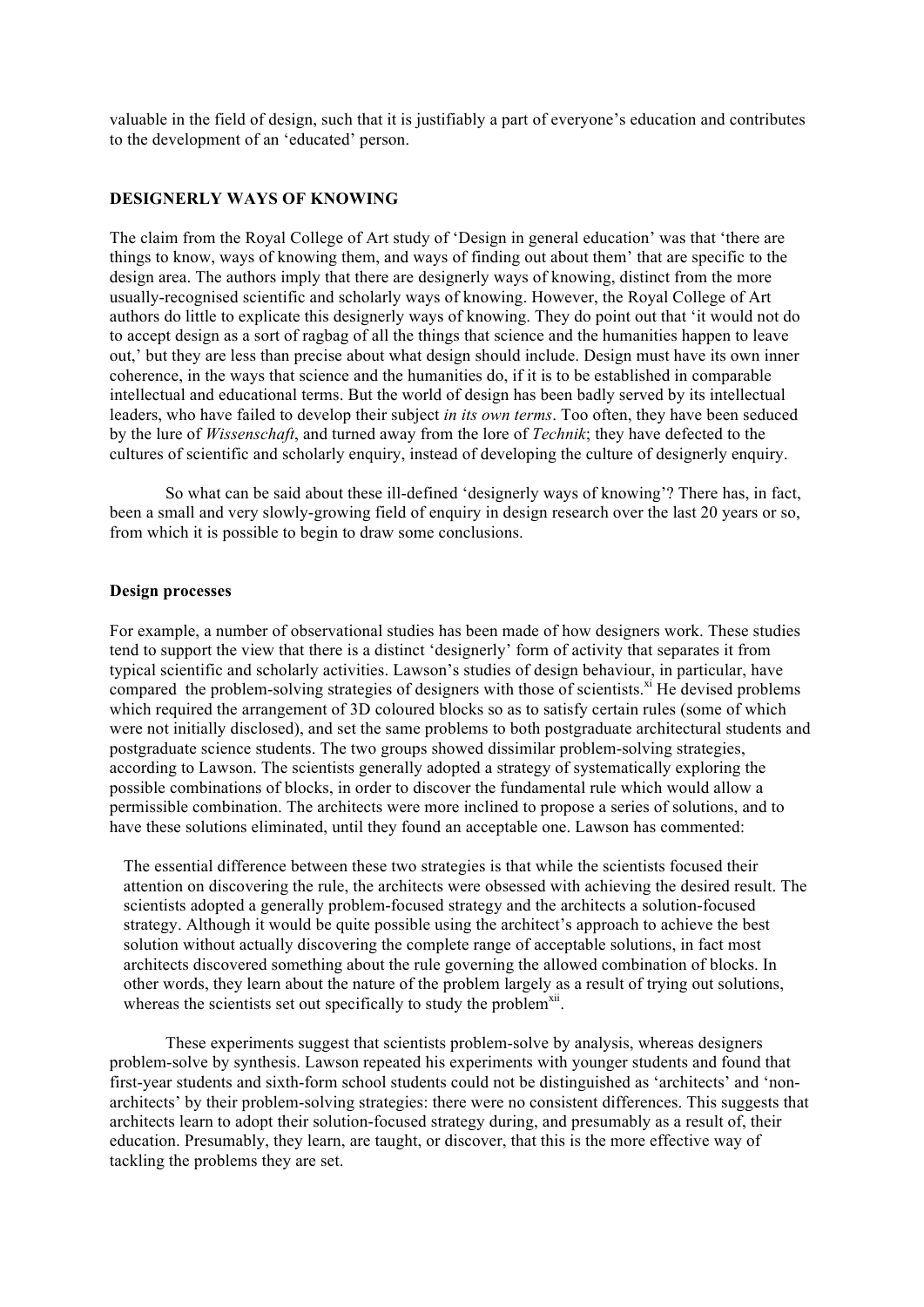A central feature of design activity, then, is its reliance on generating fairly quickly a satisfactory solution, rather than on any prolonged analysis of the problem. In Simon's<sup>xiii</sup> inelegant term, it is a process of 'satisficing' rather than optimising; producing any one of what might well be a large range of satisfactory solutions rather than attempting to generate the one hypothetically-optimum solution. This strategy has been observed in other studies of design behaviour, including architects<sup>xiv</sup>, urban designers $x<sub>v</sub>$ , and engineers $x<sub>v1</sub>$ .

Why it should be such a recognisably 'designerly' way of proceeding is probably not just an embodiment of any intrinsic inadequacies of designers and their education, but is more likely to be a reflection of the nature of the design task and of the nature of the kinds of problems designers tackle. The designer is constrained to produce a practicable result within a specific time limit, whereas the scientist and scholar are both able, and often required, to suspend their judgements and decisions until more is known – 'further research is needed' is always a justifiable conclusion for them.

It is also now widely recognised that design problems are ill-defined, ill-structured, or 'wicked'.<sup>xvii</sup> They are not the same as the 'puzzles' that scientists, mathematicians and other scholars set themselves. They are not problems for which all the necessary information is, or ever can be, available to the problem-solver. They are therefore not susceptible to exhaustive analysis, and there can never be a guarantee that 'correct' solutions can be found for them. In this context a solutionfocused strategy is clearly preferable to a problem-focused one: it will always be possible to go on analysing 'the problem', but the designer's task is to produce 'the solution'. It is only in terms of a conjectured solution that the problem can be contained within manageable bounds<sup>xviii</sup>. What designers tend to do, therefore, is to seek, or impose a 'primary generator'xix which both defines the limits of the problem and suggests the nature of its possible solution.

In order to cope with ill-defined problems, designers have to learn to have the self-confidence to define, redefine and change the problem-as-given in the light of the solution that emerges from their minds and hands. People who seek the certainty of externally structured, well-defined problems will never appreciate the delight of being a designer. Jones has commented that 'changing the problem in order to find a solution is the most challenging and difficult part of designing'xx. He also points out that 'designing should not be confused with art, with science, or with mathematics.'

Such warnings about failing to recognise the particular nature of designing are now common in design theory. Many people have especially warned against confusing design with science.

The scientific method is a pattern of problem-solving behaviour employed in finding out the nature of what exists, whereas the design method is a pattern of behaviour employed in inventing things of value which do not yet exist. Science is analytic; design is constructive. (Gregory<sup>xxi</sup>)

The natural sciences are concerned with how things are…design, on the other hand, is concerned with how things ought to be.  $(Simon<sup>13</sup>)$ 

To base design theory on inappropriate paradigms of logic and science is to make a bad mistake. Logic has interests in abstract forms. Science investigates extant forms. Design initiates novel forms  $(March<sup>xxi</sup>)$ 

The emphasis in these admonitions is on the constructive, normative, creative nature of designing. Designing is a process of pattern synthesis, rather than pattern recognition. The solution is not simply lying there among the data, like the dog among the spots in the well known perceptual puzzle; it has to be actively constructed by the designer's own efforts.

Reflecting on his observations of urban designers, Levin<sup>15</sup> commented that: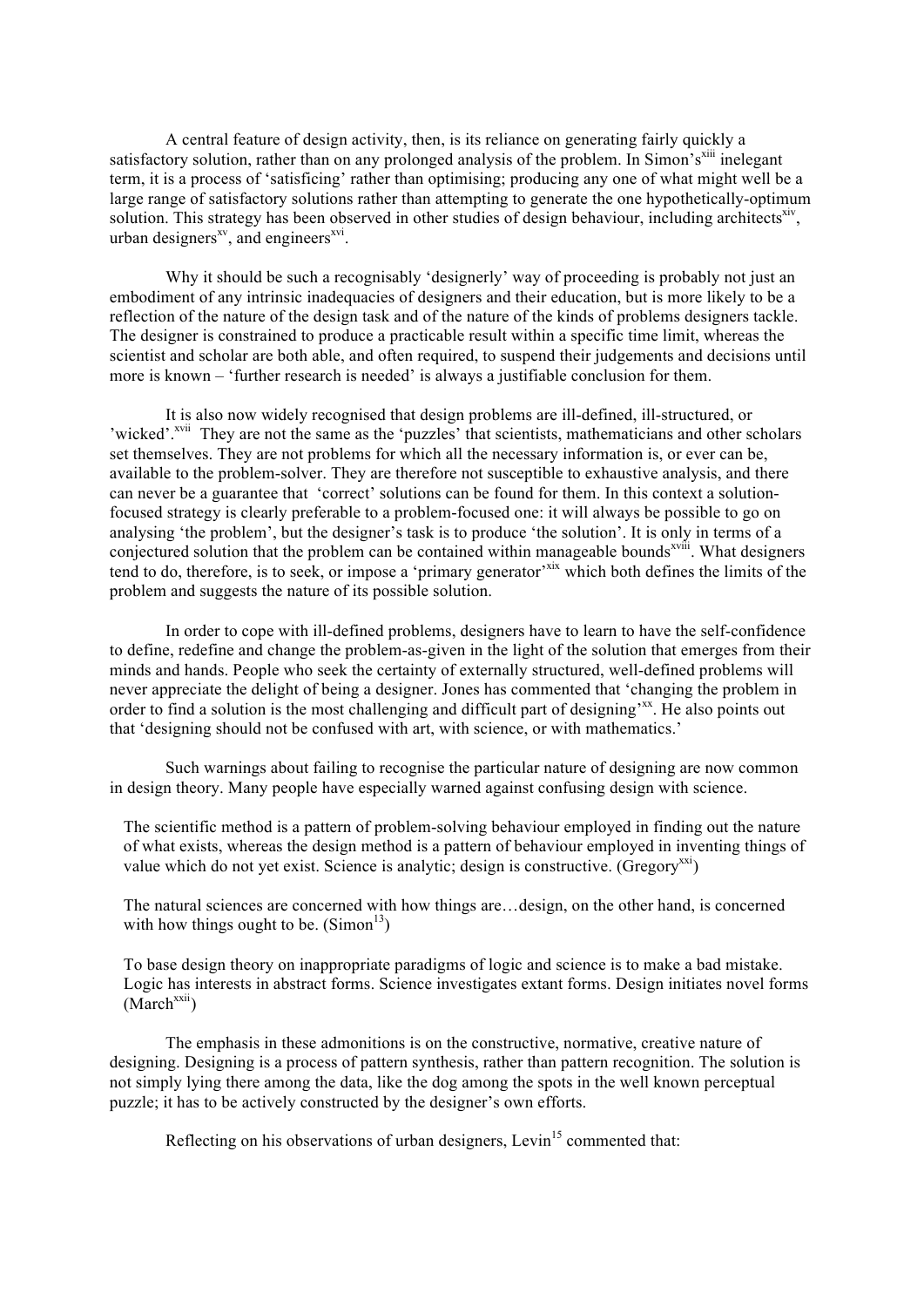The designer knows (consciously or unconsciously) that some ingredient must be added to the information that he already has in order that he may arrive at an unique solution. This knowledge is in itself not enough in design problems, of course. He has to look for the extra ingredient, and he uses his powers of conjecture and original thought to do so. What then is this extra ingredient? In many if not most cases it is an 'ordering principle'. The preoccupation with geometrical patterns that is revealed in many town plans and many writings on the subject demonstrates this very clearly.

And of course it is not only in town planning, but in all fields of design, that one finds this preoccupation with geometrical patterns; a pattern (or some other ordering principle) seemingly *has* to be imposed in order to make a solution possible.

This pattern-constructing feature has been recognised as lying at the core of design activity by Alexander, in his 'constructive diagrams'<sup>xxiii</sup> and 'pattern language'<sup>xxiv</sup>. The designer learns to think in this sketch-like form, in which the abstract patterns of user requirements are turned into the concrete patterns of an actual object. It is like learning an artificial 'language', a kind of code which transforms 'thoughts' into 'words':

Those who have been trained as designers will be using just such a code…which enables the designer to effect a translation from individual, organisational and social needs to physical artefacts. This code which has been learned is supposed to express and contain actual connections which exist between human needs and their artificial environment. In effect, the designer learns to 'speak' a language – to make a useful transaction between domains which are unlike each other (sounds and meanings in language, artefacts and needs in design) by means of a code or system of codes which structure that connection. (Hillier and Leaman<sup>xxv</sup>)

Designerly ways of knowing are embodied in these 'codes'. The details of the codes will vary from one design profession to another, but perhaps there is a 'deep structure' to design codes. We shall not know this until more effort has been made in externalising the codes.

What designers know about their own problem-solving processes remains largely tacit knowledge – i.e. they know it in the same way that a skilled person 'knows' how to perform that skill. They find it difficult to externalise their knowledge, and hence design education is forced to rely so heavily on an apprenticeship system of learning. It may be satisfactory, or at least understandable, for practising designers to be inarticulate about their skills, but teachers of design have a responsibility to be as articulate as they possibly can about what it is they are trying to teach, or else they can have no basis for choosing the content and methods of their teaching.

#### **Design products**

So far, I have concentrated on designerly ways of knowing that are embodied in the *processes* of designing. But there is an equally important area of knowledge embodied in the *products* of designing.

There is a great wealth of knowledge carried in the objects of our material culture. If you want to know how an object should be designed – e.g. what shapes and sizes it should have, what material it should be made from – go and look at existing examples of that kind of object, and simply copy (i.e. learn!) from the past. This, of course, was the 'design process' that was so successful in generating the material culture of craft society: the craftsperson simply copied the design of an object from its previous examples. Both Jones<sup>20</sup> and Alexander<sup>23</sup> have emphasised how the 'unselfconscious' processes of craft design led to extremely subtle, beautiful and appropriate objects. A very simple process can actually generate very complex products.

Objects are a form of knowledge about how to satisfy certain requirements, about how to perform certain tasks. And they are a form of knowledge that is available to everyone; one does not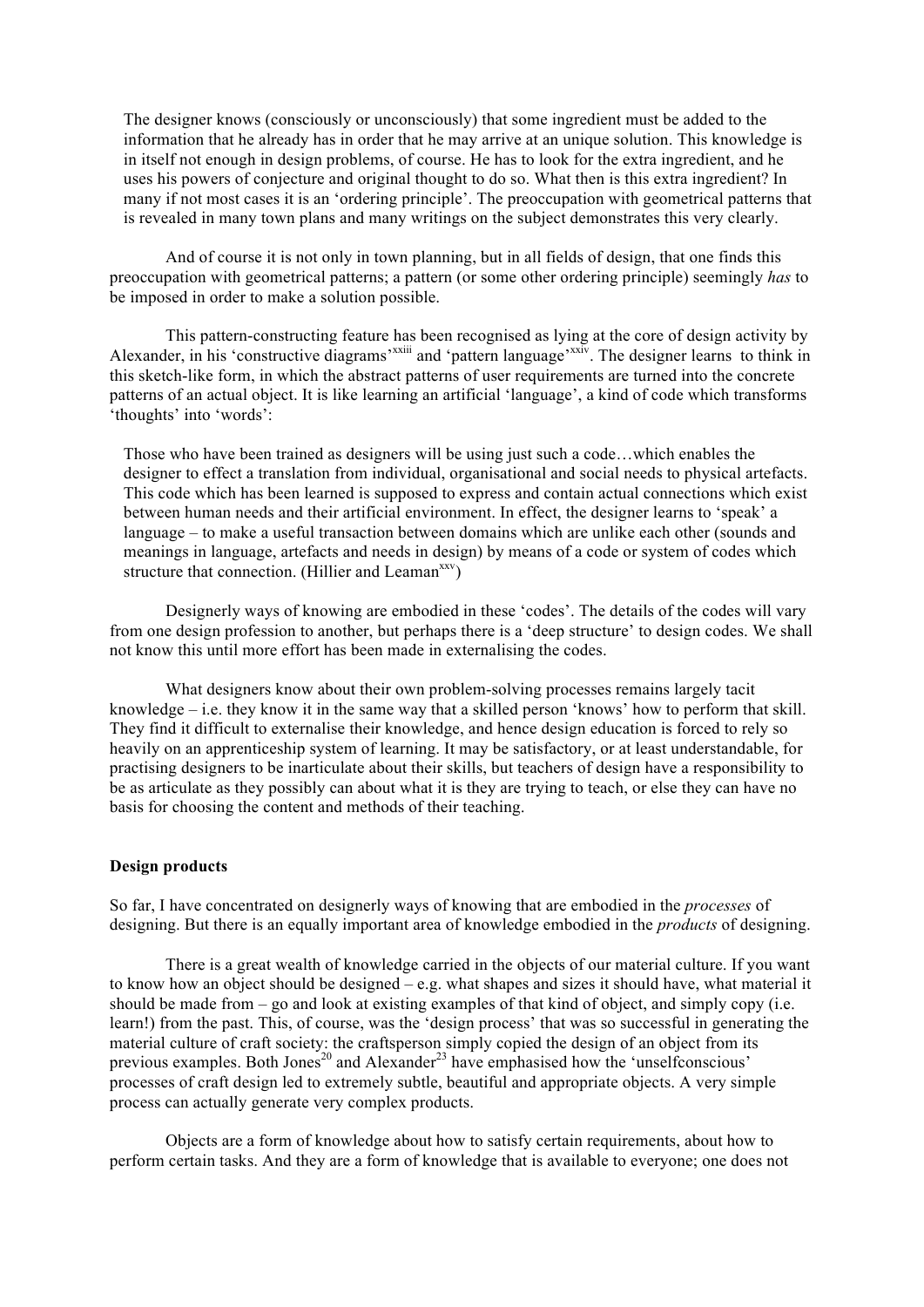have to understand mechanics, nor metallurgy, nor the molecular structure of timber, to know that an axe offers (or 'explains') a very effective way of splitting wood. Of course, explicit knowledge about objects and about how they function *has* become available, and has sometimes led to significant improvements in the design of the objects. But in general, 'invention comes before theory'<sup>xxvi</sup>; the world of 'doing and making' is usually ahead of the world of understanding – technology leads to science, not *vice versa* as is often believed.

A significant branch of designerly ways of knowing, then, is the knowledge that resides in objects. Designers are immersed in this material culture, and draw upon it as the primary source of their thinking. Designers have the ability both to 'read' and 'write' in this culture: they understand what messages objects communicate, and they can create new objects which embody new messages. The importance of this two-way communication between people and 'the world of goods' has been recognised by Douglas and Isherwood<sup>xxvii</sup>. In a passage that has strong connections to the arguments for a 'third area' of human knowledge in design, as distinct from the sciences and the humanities, they say:

For too long a narrow idea of human reasoning has prevailed which only accepts simple induction and deduction as worthy of the name of thinking. But there is a prior and pervasive kind of reasoning that scans a scene and sizes it up, packing into one instant's survey a process of matching, classifying and comparing. This is not to invoke a mysterious faculty of intuition or mental association. Metaphoric appreciation, as all the words we have used suggest, is a work of approximate measurement, scaling and comparison between like and unlike elements in a pattern.

'Metaphoric appreciation' is an apt name for what it is that designers are particularly skilled in, in 'reading' the world of goods, in translating back from concrete objects to abstract requirements, through their design codes. 'Forget that commodities are good for eating, clothing, and shelter', Douglas and Isherwood say; 'forget their usefulness and try instead the idea that commodities are good for thinking; treat them as a nonverbal medium for the human relative faculty.'

#### **INTRINSIC VALUE OF DESIGN EDUCATION**

The arguments for, and defence of, design in general education must rest on identifying the intrinsic values of design that make it justifiably a part of everyone's education. Above, I have tried to set out the field of 'designerly ways of knowing', as it relates to both the processes and the products of designing, in the hope that it will lead into an understanding of what these intrinsic values might be. Essentially, we can say that designerly ways of knowing rest on the manipulation of non-verbal codes in the material culture; these codes translate 'messages' either way between concrete objects and abstract requirements; they facilitate the constructive, solution-focused thinking of the designer, in the same way that other (e.g. verbal and numerical) codes facilitate analytic, problem-focused thinking; they are probably the most effective means of tackling the characteristically ill-defined problems of planning, designing and inventing new things.

From even a sketchy analysis, such as this, of designerly ways of knowing, we can indeed begin to identify features that can be justified in education as having intrinsic value. Firstly, we can say that design develops students' abilities in tackling a particular kind of problem. This kind of problem is characterised as ill-defined, or ill-structured, and is quite distinct from the kinds of wellstructured problems that lie in the educational domains of the sciences and the humanities. We might even claim that our design problems are more 'real' than theirs, in that they are like the problems or issues or decisions that people are more usually faced with in everyday life.

There is therefore a strong educational justification for design as an introduction to, and the development of cognitive skills and abilities in, real-world problem solving<sup>xxviii</sup>. We must be careful not to interpret this justification in instrumental terms, as a training in problem-solving skills, but in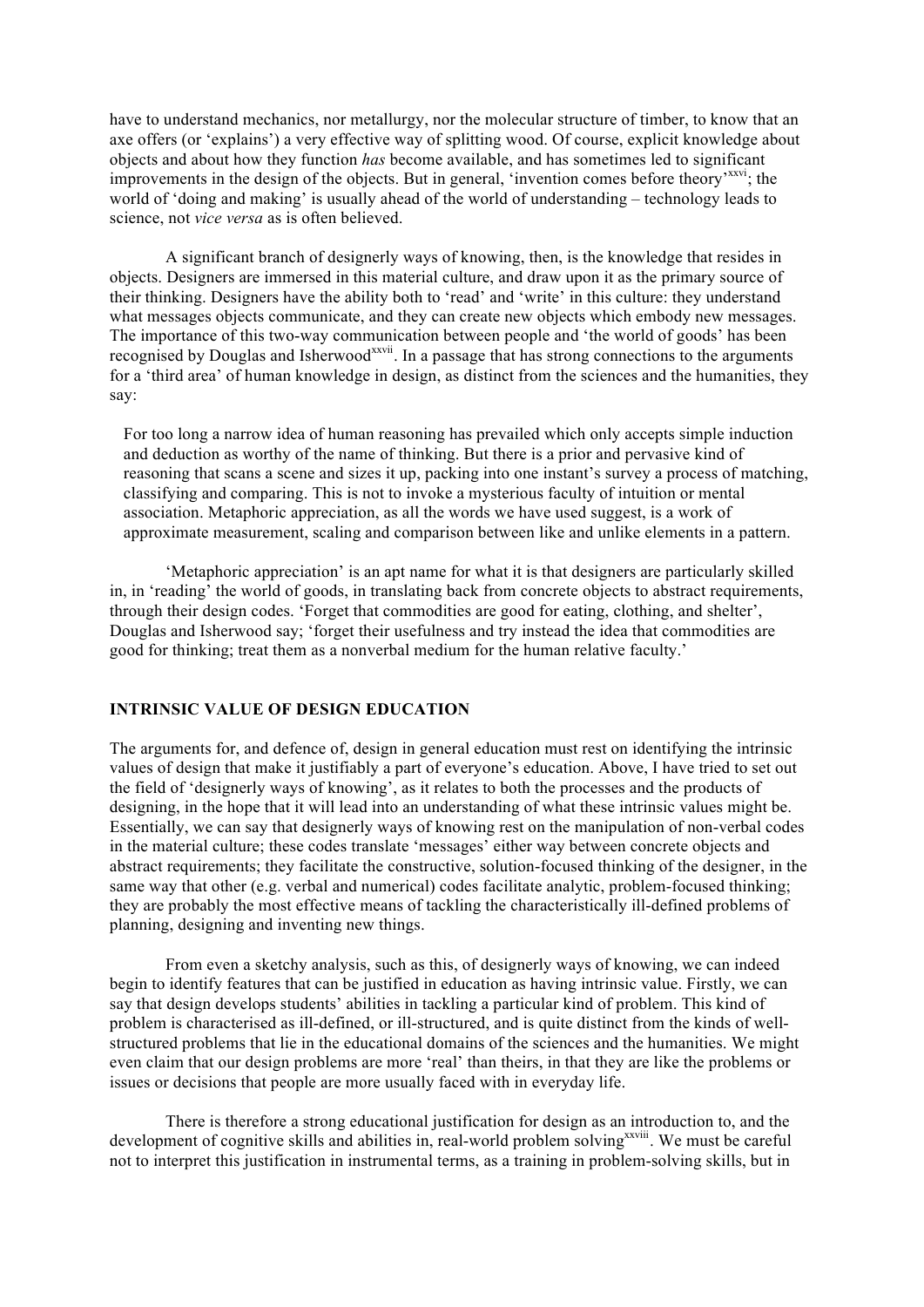terms that satisfy the more rigorous criteria for education. As far as problem-solving is concerned, design in general education must be justified in terms of helping to develop an 'educated' person, able to understand the nature of ill-defined problems, how to tackle them, and how they differ from other kinds of problems. This kind of justification has been developed by McPeck in terms of the educational value of 'critical thinking'xxix. A related justification is given by Harrison, particularly in the context of practical design work, in terms of the radical connections between 'making and thinking'xxx.

This leads us into a second area of justification for design in general education, based on the kind of thinking that is peculiar to design. This characteristically 'constructive' thinking is distinct from the more commonly acknowledged inductive and deductive kinds of reasoning. (March<sup>22</sup> has related it to what C S Peirce called 'abductive' reasoning.)

In educational terms, the development of constructive thinking must be seen as a neglected aspect of cognitive development in the individual. This neglect can be traced to the dominance of the cultures of the sciences and the humanities, and the dominance of the 'stage' theories of cognitive development. These theories, especially Piaget's, tend to suggest that the concrete, constructive, synthetic kinds of reasoning occur relatively early in child development, and that they are passed through to reach the higher states of abstract, analytical reasoning (i.e. the kinds of reasoning that predominate in the sciences, especially). There are other theories (for example, Bruner's) that suggest that cognitive development is a continuous process of interaction between different modes of cognition, all of which can be developed to high levels. That is, the qualitatively different types of cognition (e.g. 'concrete' and 'formal' types in Piaget's terms, 'iconic' and 'symbolic' in Bruner's terms) are not simply characteristic of different 'stages' of development, but are different kinds of innate human cognitive abilities, *all* of which can be developed from lower to higher levels.

The concrete/iconic modes of cognition are particularly relevant in design, whereas the formal/symbolic modes are more relevant in the sciences. If the 'continuous' rather than the 'stage' theories of cognitive development are adopted, it is clear that there is a strong justification for design education in that it provides opportunities particularly for the development of the concrete/iconic modes.

From this, we can move on to a third area of justification for design in general education, based on the recognition that there are large areas of human cognitive ability that have been systematically ignored in our educational system. Because the theorists of cognitive development are themselves thoroughly immersed in the scientific-academic cultures where numeracy and literacy prevail, they have overlooked the third culture of design. This culture relies not so much on verbal, numerical and literary modes of thinking and communicating, but on nonverbal modes<sup>xxxi</sup>. This is particularly evident in the designer's use of models and 'codes' that rely so heavily on graphic images – i.e. drawings, diagrams and sketches that are aids to internal thinking as well as aids to communicating ideas and instructions to others.

As well as these graphic models, there is also in design a significant use of mental imagery in 'the mind's eye'xxxii. The field of nonverbal thought and communication as it relates to design includes a wide range of elements, from 'graphicacy' to 'object languages', 'action languages' and 'cognitive mapping'xxxiii. Most of these cognitive modes are strongest in the right hemisphere of the brain, rather than the leftxxxiv. So on this view the 'neglected area' of design in education is not merely one-third of human experience and ability, but nearer to one-half!

French<sup>xxxv</sup> has recognised nonverbal thinking as perhaps the principal justification for design in general education: 'It is in strengthening and uniting the entire nonverbal education of the child, and in its improvement of the range of acuity of his thinking, that the prime justification of the teaching of design in schools should be sought, not in preparing for a career or leisure, nor in training knowledgeable consumers, valuable as these aspects may be.'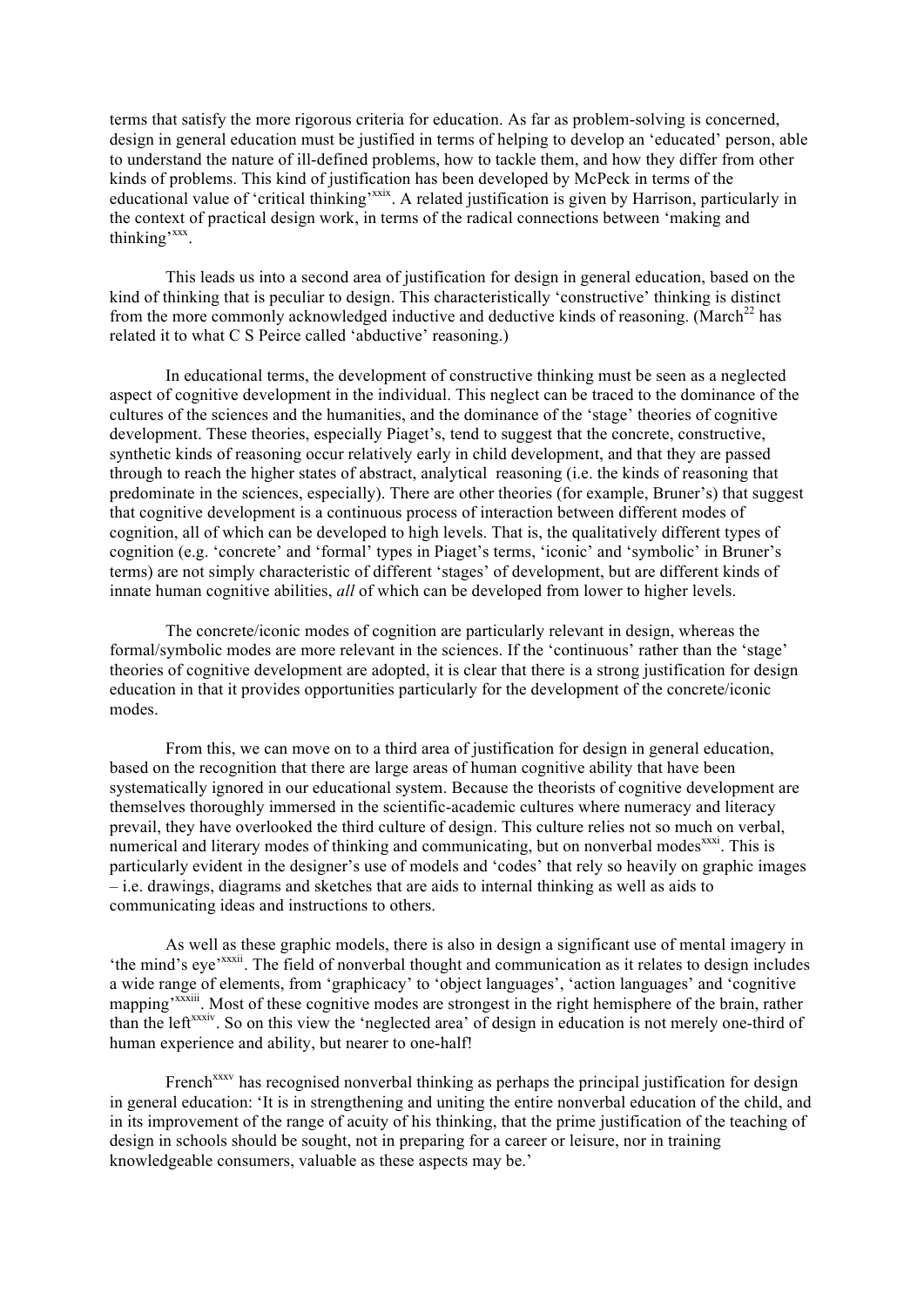#### **DESIGN AS A DISCIPLINE**

In this paper I have taken up the argument put forward in the Royal College of Art report on 'Design in general education' that there are 'designerly ways of knowing' that are at the core of the design area of education. First, I have stressed that we must seek to interpret this core of knowledge in terms of its intrinsic educational value, and not in the instrumental terms that are associated with traditional, vocational design education. Second, I have drawn upon the field of design research for what it has to say about the way designers work and think, and the kinds of problems they tackle. And third, I have tried to develop from this the justification that can be made for design as a part of general education in terms of intrinsic educational values.

I identified five aspects of designerly ways of knowing:

- Designers tackle 'ill-defined' problems.
- Their mode of problem-solving is 'solution-focused'.
- Their mode of thinking is 'constructive'.
- They use 'codes' that translate abstract requirements into concrete objects.
- They use these codes to both 'read' and 'write' in 'object languages'.

From these ways of knowing I drew three main areas of justification for design in general education:

- Design develops innate abilities in solving real-world, ill-defined problems.
- Design sustains cognitive development in the concrete/iconic modes of cognition.
- Design offers opportunities for development of a wide range of abilities in nonverbal thought and communication.

For me, something else also begins to emerge from these lines of argument. It seems to me that the design research movement of the last 20 years and the design education movement of the last 10 years are beginning to converge on what is, after all, their common concern – the discipline of design. The research path to design as a discipline has concentrated on understanding those general features of design activity that are common to all the design professions: it has been concerned with 'design in general' and it now allows us to generalise at least a little about the designerly ways of knowing. The education path to design as a discipline has also been concerned with 'design in general', and it has led us to consider what it is that can be generalised as of intrinsic value in learning to design. Both the research and the education paths, then, have been concerned with developing the general subject of design.

However, there is still a long way to go before we can begin to have much sense of having achieved a real understanding of design as a discipline - we have only begun to make rough maps of the territory. Following on from his comments on nonverbal education as the prime justification for design in general education, French also points out that there are certain implications arising from this:

If design teaching is to have this role it must meet certain requirements. It must 'stretch the mind', and ideally this involves a progression from step to step, some discipline of thought to be acquired in more or less specifiable components, reflected in a growing achievement of the pupil that both he and his teacher can recognise with some confidence. At present, there does not seem to be enough understanding, enough scholarly work on design, enough material of a suitable nature to make such teaching possible. I believe we should strive to remedy this state of affairs.